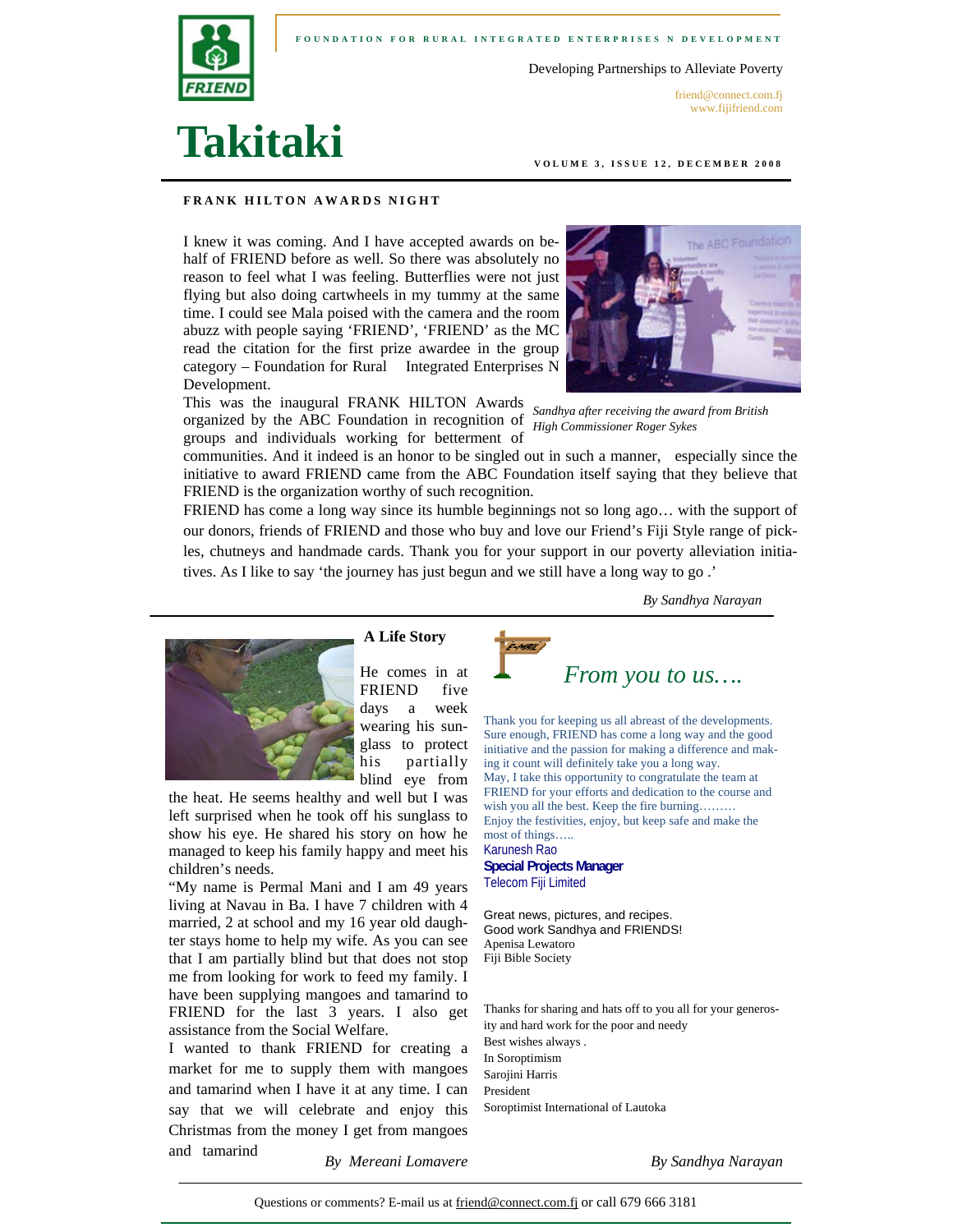

friend@connect.com.fj www.fijifriend.com

## **Takitaki**

**Page 2** 

#### **GLIMPSE BACK 2008**



"I hear I forget, I do I understand" – an old Chinese proverb with a simple lesson. I knew it all along, but it stood out for me all the more when I had a chance to attend a TPAF course on "LEAD AND MANAGE PEOPLE" late last month. It was really an eye opener where we learnt different types of leadership styles, team work and productivity at workplace. We did role plays and project and also had debates based on work related issues. The fun filled activities emphasized on communication skills,



leadership skills and qualities – all that are important in our dealings with our colleagues at work and those around us.

#### **What is Teamwork?**

Teamwork is defined in Webster's New World Dictionary as "a joint action by a group of people, in which each person subordinates his or her individual interests and opinions to the unity and efficiency of the group." This does not mean that the individual is no longer important; however, it does mean that effective and efficient teamwork goes beyond individual accomplishments. The most effective teamwork is produced when all the individuals involved harmonize their contributions and work towards a common goal. *By Rajeshwar Prasad* 



*Samantha, Emanuel and Lora* 

FRIEND's Art and Craft Club is about discovering the wonder of art and craft with children. We believe that children express their feelings through art and craft. Every Saturday form 9.00am till 12 noon kids attend Art classes and learn different forms of art. Children are also learning basic beading, paper craft and craft using local materials. Later we also plan to organize kite flying competitions where children will be invited to take part in this. We hoping to get more children to be part of the FRIEND's Art and Craft Club.

*By Nileshni Sekar*